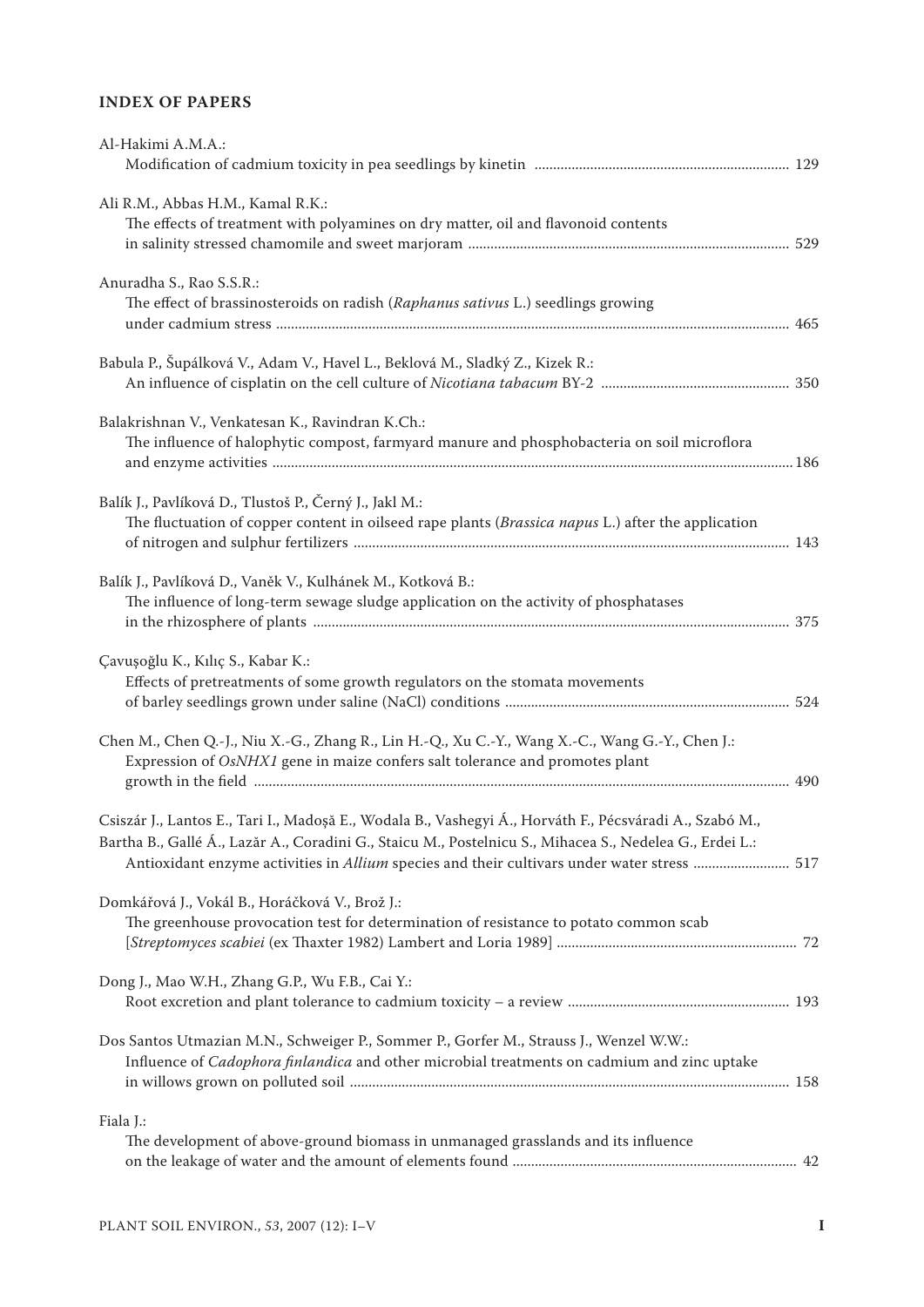| Finžgar N., Tlustoš P., Leštan D.:<br>Relationship of soil properties to fractionation, bioavailability and mobility of lead and zinc                                                                                                   |  |
|-----------------------------------------------------------------------------------------------------------------------------------------------------------------------------------------------------------------------------------------|--|
| Fulneček J.:                                                                                                                                                                                                                            |  |
| Ganança J.F.T., Abreu I., Sousa N.F., Paz R.F., Caldeira P., dos Santos T.M.M., Costa G., Slaski J.J.,<br>Pinheiro de Carvalho M.Â.A.:<br>Soil conditions and evolution of aluminium resistance among cultivated and wild plant species |  |
| Gholizadeh A., Baghban Kohnehrouz B., Hekmatshoar H.:<br>Step-by-step morpho-physiological responses of Arachis hypogaea L. cv. NC 2 to iron deficiency  290                                                                            |  |
| Gimplinger D.M., Dobos G., Schönlechner R., Kaul H.-P.:                                                                                                                                                                                 |  |
| Grzebisz W., Przygocka-Cyna K.:<br>Spring malt barley response to elemental sulphur $-$ the prognostic value of N and S concentrations                                                                                                  |  |
| Hajiboland R., Amjad L.:<br>Does antioxidant capacity of leaves play a role in growth response to selenium at different                                                                                                                 |  |
| Hamouz K., Lachman J., Dvořák P., Dušková O., Čížek M.:<br>Effect of conditions of locality, variety and fertilization on the content of ascorbic acid                                                                                  |  |
| Hasan H.A.H.:                                                                                                                                                                                                                           |  |
| Hejlová A., Blahovec J.:                                                                                                                                                                                                                |  |
| Hrubá M.:                                                                                                                                                                                                                               |  |
| Janoušek B., Žlůvová J.:                                                                                                                                                                                                                |  |
| Jastrzębska E., Kucharski J.:<br>Dehydrogenases, urease and phosphatases activities of soil contaminated with fungicides  51                                                                                                            |  |
| Kalaji H.M., Loboda T.:                                                                                                                                                                                                                 |  |
| Klem K., Váňová M., Hajšlová J., Lancová K., Sehnalová M.:<br>A neural network model for prediction of deoxynivalenol content in wheat grain                                                                                            |  |
| Klimeš F., Kolář L., Květ J., Opitz von Boberfeld W., Laser H.:<br>Methodological aspects in the study of species richness, diversity and homotony of grass cover  33                                                                   |  |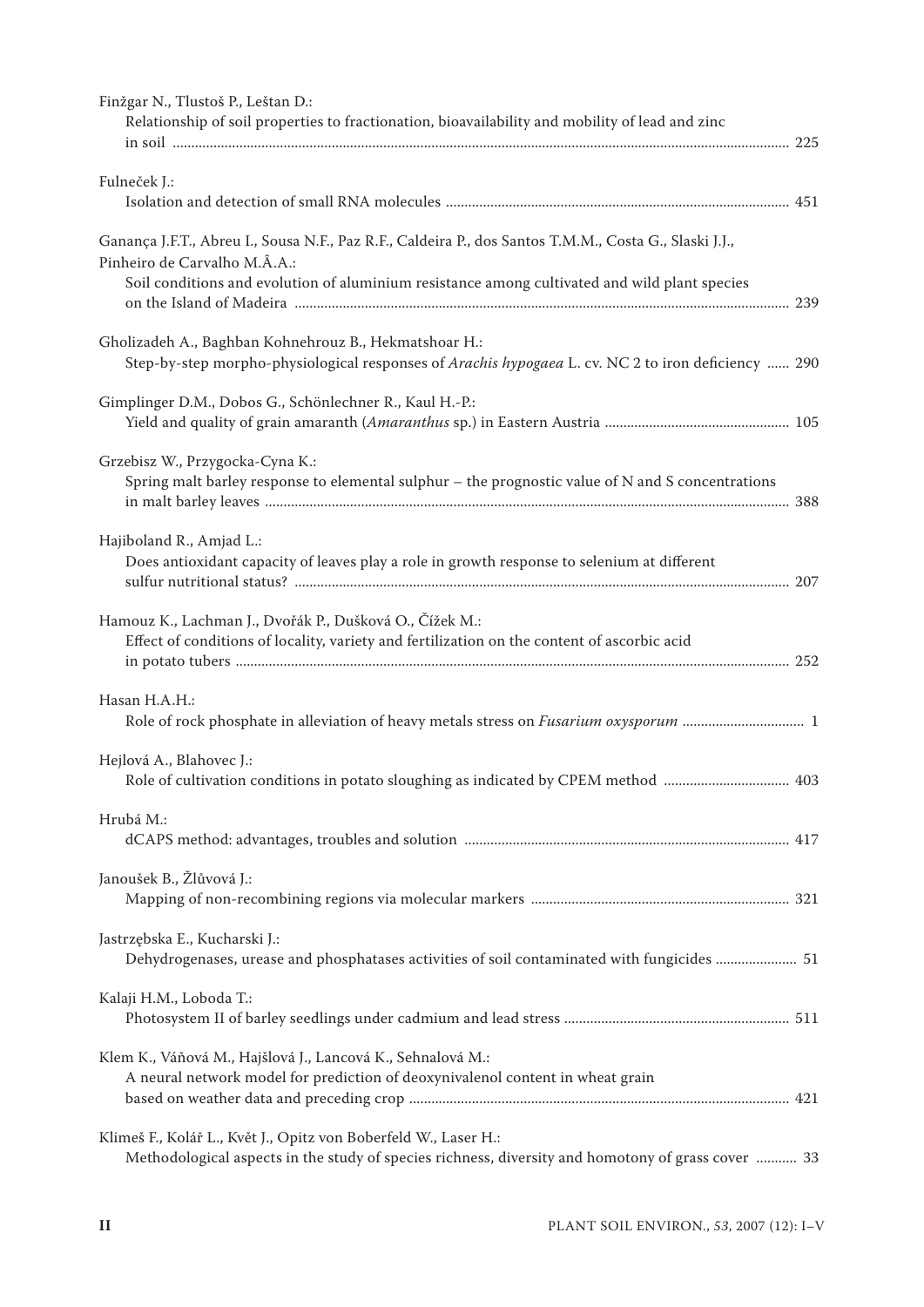| Kolář L., Klimeš F., Gergel J., Švecová M.:<br>Relationship between soil organic matter lability and liming requirement                                                           |
|-----------------------------------------------------------------------------------------------------------------------------------------------------------------------------------|
| Komárek M., Tlustoš P., Száková J., Chrastný V., Balík J.:<br>The role of Fe- and Mn-oxides during EDTA-enhanced phytoextraction of heavy metals  216                             |
| Kotíková Z., Hejtmánková A., Lachman J., Hamouz K., Trnková E., Dvořák P.:<br>Effect of selected factors on total carotenoid content in potato tubers (Solanum tuberosum L.)  355 |
| Kozak M., Kang M.S., Stępień M.:<br>Causal pathways when independent variables are co-related: new interpretational possibilities  267                                            |
| Krejčířová L., Capouchová I., Petr J., Bicanová E., Faměra O.:<br>The effect of organic and conventional growing systems on quality and storage protein composition               |
| Kubát Z.:                                                                                                                                                                         |
| Kulhánek M., Balík J., Černý J., Nedvěd V., Kotková B.:<br>The influence of different intensities of phosphorus fertilizing on available phosphorus contents                      |
| Kummerová M., Váňová L.:                                                                                                                                                          |
| Kužel S., Cígler P., Hrubý M., Vydra J., Pavlíková D., Tlustoš P.:<br>The effect of simultaneous magnesium application on the biological effects of titanium  16                  |
| Laser H.:<br>Effects of liming and nitrogen application on the trace element concentrations of pastures                                                                           |
| Makovníková J., Barančíková G., Pálka B.:<br>Approach to the assessment of transport risk of inorganic pollutants based                                                           |
| Matula J., Pechová M.:<br>The influence of gypsum treatment on the acquirement of nutrients from soils by barley  89                                                              |
| Matula S., Špongrová K.:<br>Pedotransfer function application for estimation of soil hydrophysical properties                                                                     |
| Miao S.J., Qiao Y.F., Han X.Z., Liu X.B.:<br>Seedling treatments and phosphorus solution concentrations affect nodulation                                                         |
| Michu E.:                                                                                                                                                                         |
| Mokroš P.:<br>Chromosomal rearrangements in Arabidopsis mutants revealed by repeated FISH  325                                                                                    |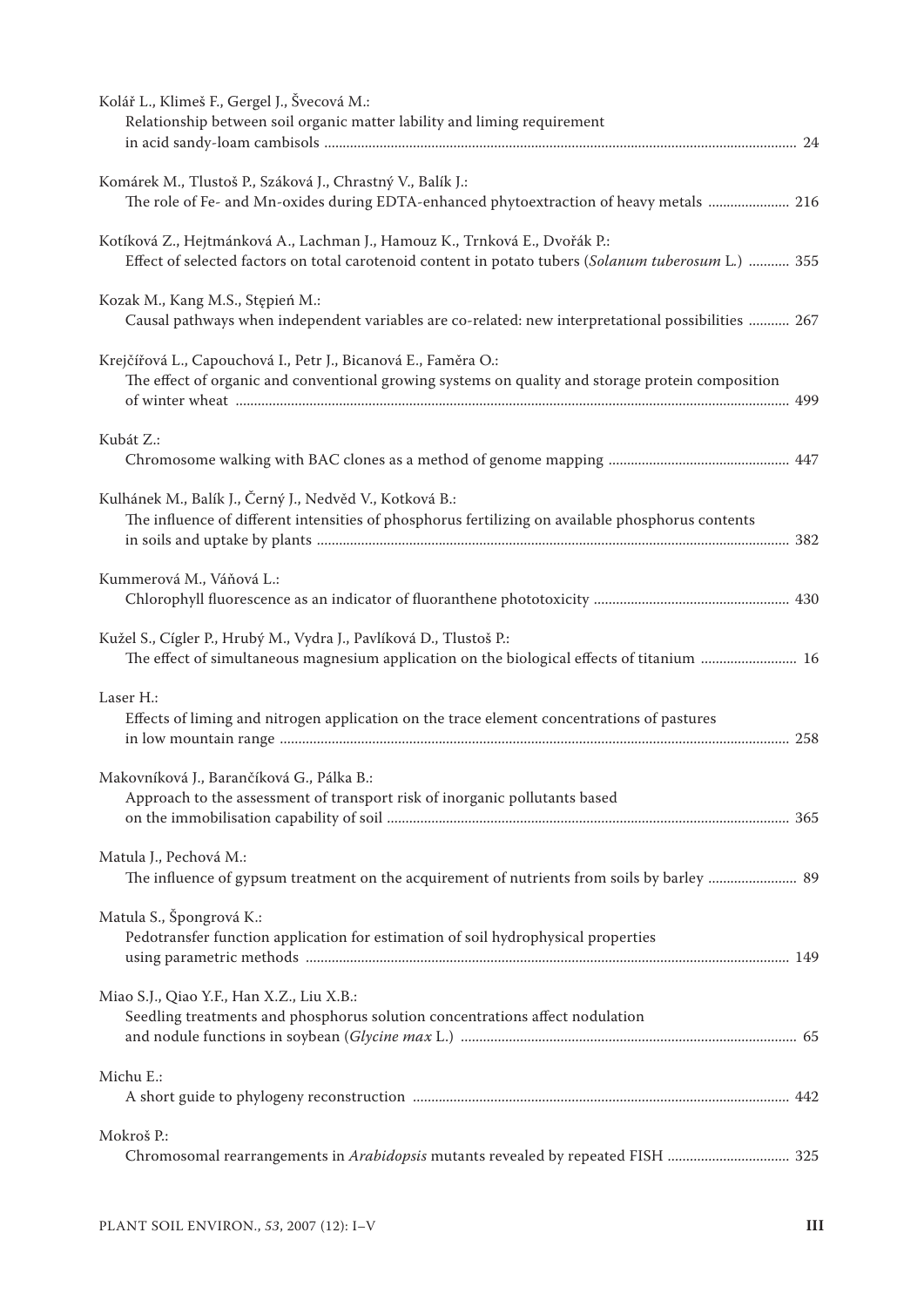| Mrvić V., Jakovljević M., Stevanović D., Čakmak D.:                                                                                                                                                                                      |  |
|------------------------------------------------------------------------------------------------------------------------------------------------------------------------------------------------------------------------------------------|--|
| Narula N., Remus R., Deubel A., Granse A., Dudeja S.S., Behl R.K., Merbach W.:<br>Comparison of the effectiveness of wheat roots colonization by Azotobacter chroococcum                                                                 |  |
| Pavlíková D., Pavlík M., Staszková L., Tlustoš P., Száková J., Balík J.:<br>The effect of potentially toxic elements and sewage sludge on the activity of regulatory                                                                     |  |
| Petrlová J., Křížková S., Šupálková V., Masařík M., Adam V., Havel L., Kramer K.J., Kizek R.:<br>The determination of avidin in genetically modified maize by voltammetric techniques  345                                               |  |
| Potarzycki J., Grzebisz W.:<br>Effect of phosphoric fertilizers as a source of sulphur on malt barley total and technological                                                                                                            |  |
| Ren A.Z., Gao Y.B., Zhou F.:<br>Response of Neotyphodium lolii-infected perennial ryegrass to phosphorus deficiency  113                                                                                                                 |  |
| Rotková G.:<br>Renaturation of telomere-binding proteins after the fractionation                                                                                                                                                         |  |
| Sah S.P., Ilvesniemi H.:<br>Interspecific variation and impact of clear-cutting on natural <sup>15</sup> N abundance                                                                                                                     |  |
| Šimková H., Janda J., Hřibová E., Šafář J., Doležel J.:                                                                                                                                                                                  |  |
| Štepigová J., Vráblíková H., Lang J., Večeřová K., Barták M.:                                                                                                                                                                            |  |
| Talianová M.:                                                                                                                                                                                                                            |  |
| Trnka M., Hlavinka P., Semerádová D., Dubrovský M., Žalud Z., Možný M.:                                                                                                                                                                  |  |
| Turan M., Ataoğlu N., Şahin F.:<br>Effects of Bacillus FS-3 on growth of tomato (Lycopersicon esculentum L.) plants and availability                                                                                                     |  |
| Turan M., Esringü A.:<br>Phytoremediation based on canola (Brassica napus L.) and Indian mustard (Brassica juncea L.)                                                                                                                    |  |
| Vanaja M., Raghuram Reddy P., Jyothi Lakshmi N., Maheswari M., Vagheera P., Ratnakumar P.,<br>Jyothi M., Yadav S.K., Venkateswarlu B.:<br>Effect of elevated atmospheric $\mathrm{CO}_2$ concentrations on growth and yield of blackgram |  |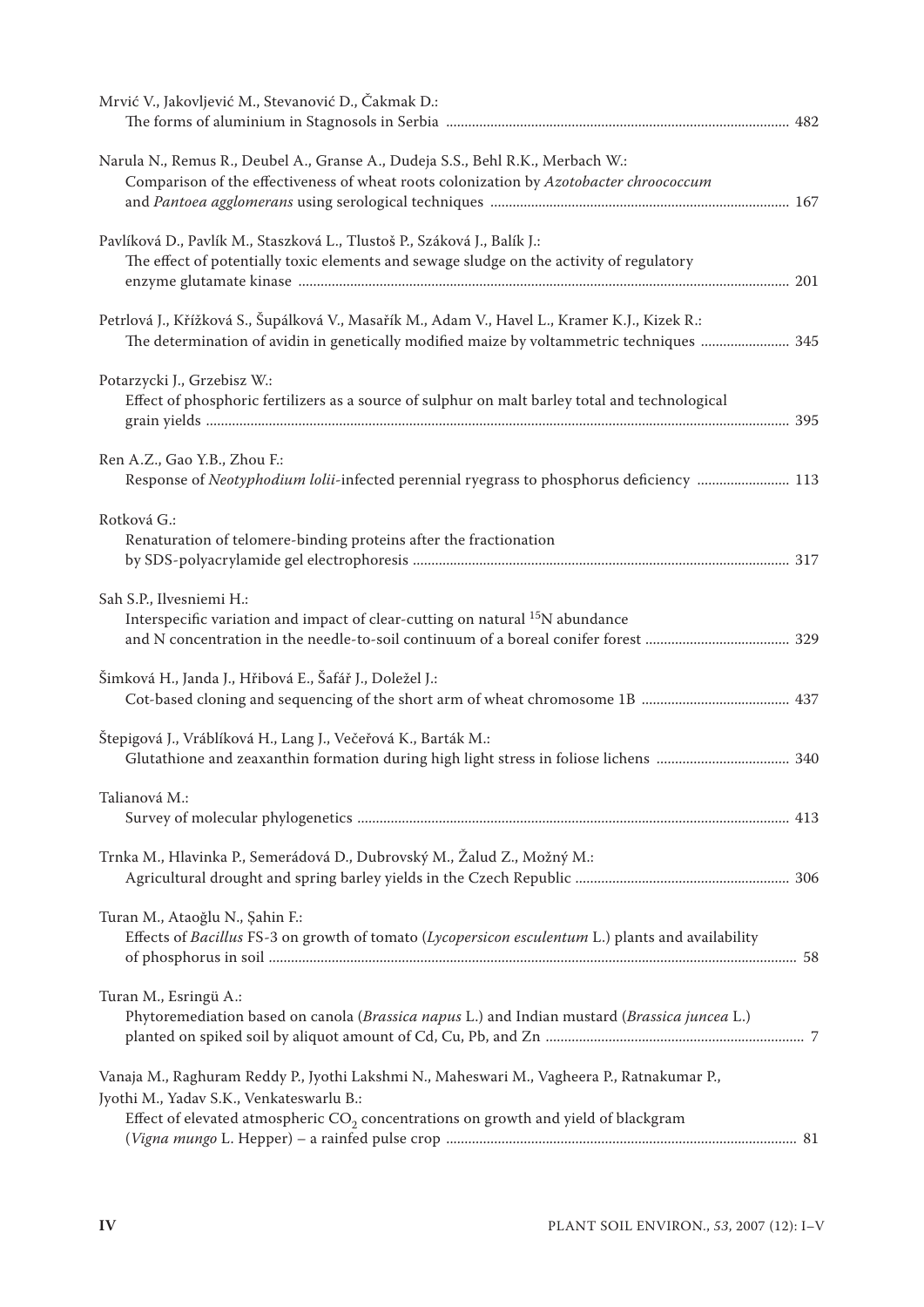| Wadas W., Kosterna E.:                                                                                                                                      |  |
|-------------------------------------------------------------------------------------------------------------------------------------------------------------|--|
| Effect of perforated foil and polypropylene fibre covers on assimilation leaf area                                                                          |  |
|                                                                                                                                                             |  |
| Wadas W., Kosterna E.:                                                                                                                                      |  |
| Effect of perforated foil and polypropylene fibre covers on development of early potato cultivars  136                                                      |  |
|                                                                                                                                                             |  |
| Wang G., Jin J., Chen X., Liu J., Liu X., Herbert S.J.:<br>Biomass and catabolic diversity of microbial communities with long-term restoration, bare fallow |  |
|                                                                                                                                                             |  |
|                                                                                                                                                             |  |
| Wyszkowska J., Boros E., Kucharski J.:                                                                                                                      |  |
| Effect of interactions between nickel and other heavy metals on the soil                                                                                    |  |
|                                                                                                                                                             |  |
| Yildirim E., Guvenc I., Turan M., Karatas A.:                                                                                                               |  |
| Effect of foliar urea application on quality, growth, mineral uptake and yield of broccoli                                                                  |  |
|                                                                                                                                                             |  |
| Zaniewicz-Bajkowska A., Rosa R., Franczuk J., Kosterna E.:                                                                                                  |  |
| Direct and secondary effect of liming and organic fertilization on cadmium content in soil                                                                  |  |
|                                                                                                                                                             |  |
| Zarzecka K., Gugała M.:                                                                                                                                     |  |
| Changes in the content of glycoalkaloids in potato tubers according to soil tillage                                                                         |  |
|                                                                                                                                                             |  |
| Žlůvová J.:                                                                                                                                                 |  |
|                                                                                                                                                             |  |
|                                                                                                                                                             |  |
| Zouhar M., Marek M., Douda O., Mazáková J., Ryšánek P.:<br>Conversion of sequence-characterized amplified region (SCAR) bands                               |  |
| into high-throughput DNA markers based on RAPD technique for detection                                                                                      |  |
|                                                                                                                                                             |  |
|                                                                                                                                                             |  |
| Zuccarini P.:<br>Mycorrhizal infection ameliorates chlorophyll content and nutrient uptake                                                                  |  |
|                                                                                                                                                             |  |
|                                                                                                                                                             |  |
| <b>INFORMATION</b>                                                                                                                                          |  |
| Kořen J.:                                                                                                                                                   |  |
|                                                                                                                                                             |  |
| Kozak M., Samborski S., Kang M.S., Rozbicki J.:                                                                                                             |  |
|                                                                                                                                                             |  |
|                                                                                                                                                             |  |
| Vaněk J., Jarolímek J., Šimek P.:                                                                                                                           |  |
|                                                                                                                                                             |  |